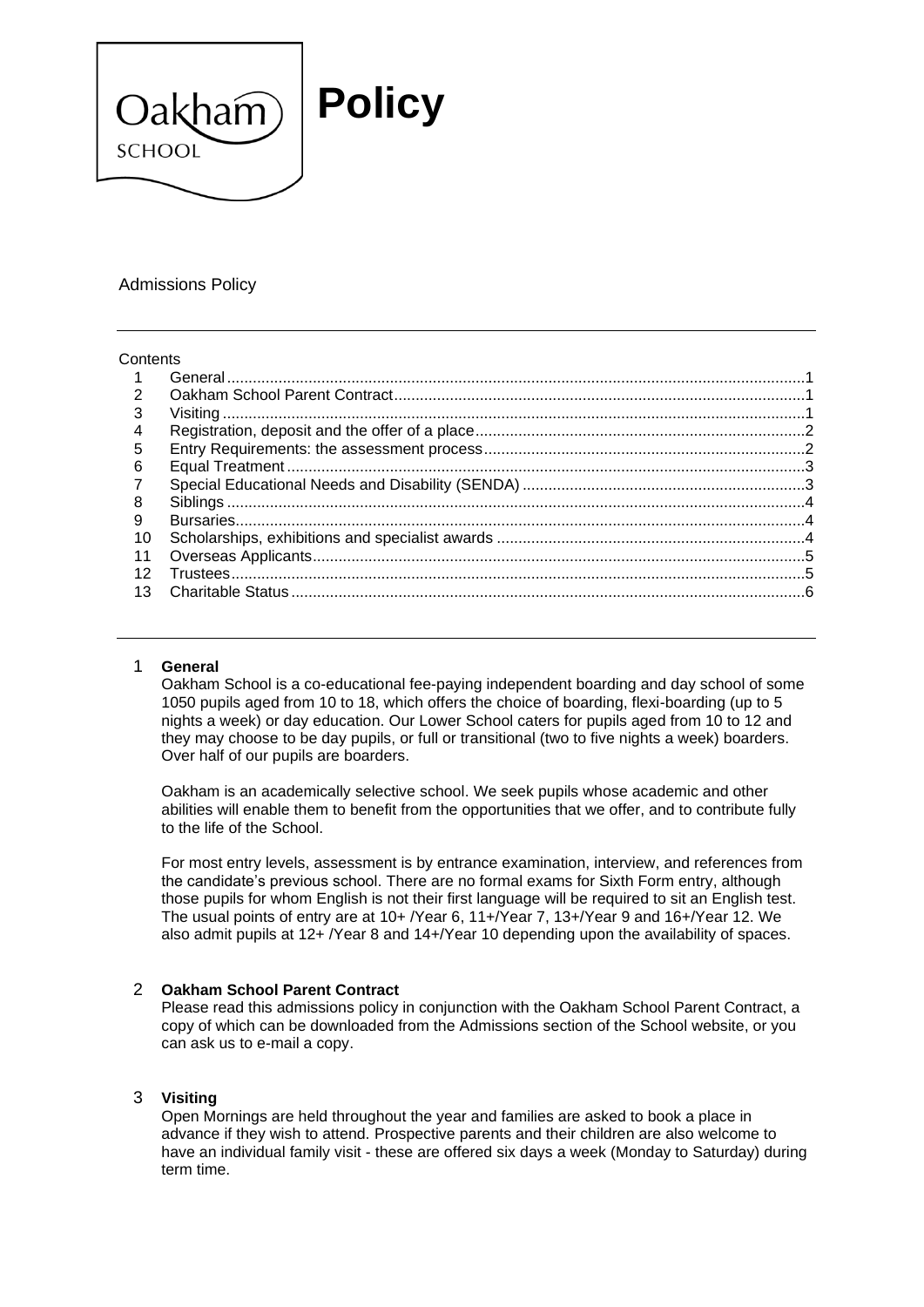## <span id="page-1-0"></span>4 **Registration, deposit and the offer of a place**

#### **Registration**

Registration is understood to be an expression of interest in Oakham School. It does not commit a parent or parent(s) to accepting a place, nor does it commit the School to the offer of one. Registrations should be received by the date indicated on the Admissions section of the School website (the exact date will vary by year group but is generally in the Winter term prior to intended entry - the exception to this being for 13+ UK prep school candidates who should register by the Winter term of Year 7). Where possible early registration is recommended, especially for families who also wish to apply for a scholarship/bursary. The non-refundable registration fee is £150.

Registration is required prior to any entrance assessments taking place.

#### Deposit

We ask parents to pay a deposit as described below.

**For 13+ applicants**: the deposit is payable on acceptance of our offer of a place.

UK prep school applicants are expected to participate in a pre-interview during the first or second term of Year 7 and offers made at this stage are conditional on satisfactory performance at Common Entrance or in Oakham's own entrance assessments.

**For 10+, 11+, 12+, 14+ and 16+ applicants**: the deposit is payable on acceptance of our offer of a place.

The amount of the deposit is currently:

- UK applicants: £1000
- EU applicants: £4000
- Non UK/ EU applicants: the equivalent of one term's fees (at the current rate)

Further information on the deposit is contained in the Oakham School Parent Contract.

#### Offer of a place

The offer of a place is made following assessment and is subject to the availability of a place, the entry requirements of the School at the time of offer, and the School's Parent Contract. We deem a place to have been accepted once we have received the deposit and the signed Acceptance Form.

## <span id="page-1-1"></span>5 **Entry Requirements: the assessment process**

Examination dates and closing dates for application for the current year are published in the Admissions section of the School's website [www.oakham.rutland.sch.uk.](http://www.oakham.rutland.sch.uk/)

The aim of our entry assessment process is to identify potential. We are looking for wellrounded boys and girls with a genuine interest in education in the broadest sense of the word, and interests that stretch beyond the confines of the academic curriculum.

## 10+ and 11+ Applicants

The entrance assessment takes place at the School, usually in January for entry the following September. We recognise that children come from a variety of schools and display different rates of academic progress. Our assessment, which includes on-line testing in Mathematics, English and underlying ability, and an interview, seeks to establish each pupil's readiness to cope with the academic and social demands of the School and ensure that they will be happy with us and able to achieve to their potential. We look for a sound basic knowledge of the National Curriculum syllabi and, above all, a positive attitude for the varied and increased expectations of our IB Middle Years Programme. Copies of past papers or other preparation materials are not released. We request, and attach importance to, a detailed report from the Head of the pupil's present school.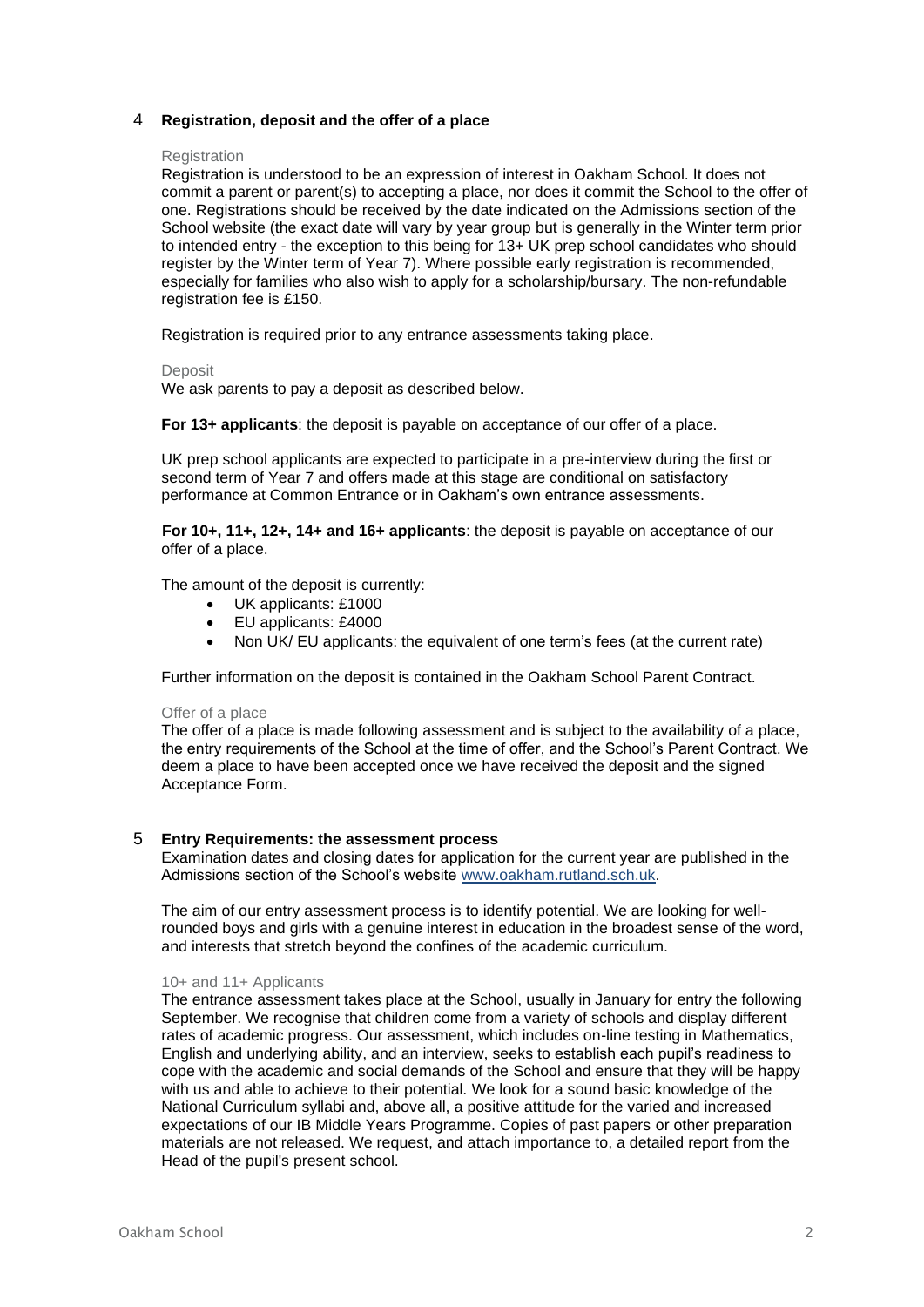Parents are notified of the assessment results within two weeks. 11+ candidates whose performance show scholarship potential are recalled for further examination (see Scholarships). A candidate who is offered a place but defers entry will normally have to re-sit the assessment*.*

#### 13+ Applicants

#### Pre-Interview

Candidates will be asked to participate in a pre-interview in the first or second term of Year 7. Satisfactory performance at pre-interview when combined with a supportive reference from a pupil's current school usually leads to the conditional offer of a place.

#### Common Entrance

Candidates from preparatory schools take the Common Entrance Examination at their school in June of the year of entry. The required pass mark is an average of 55%.

#### Non Common Entrance

Those who have not followed the Common Entrance syllabus will sit Oakham School's 13+/Year 9 examination in January for entry the following September, or by arrangement with the Director of Admissions. Subjects examined are English, Mathematics and Science, plus an optional Language paper. An interview is also part of the entrance assessment. A detailed syllabus is available but past entrance papers are not released. Candidates are expected to perform at a level equivalent to an average of 55% at Common Entrance.

#### 16+ Applicants

The minimum entry requirement is a good academic report from the candidate's school, indicating that the student is likely to gain at least seven GCSEs, including English Language and Mathematics. The minimum grade expectation is four sixes and three fives, though we would expect higher to ensure success on our range of Post-16 courses. For non-native speakers a 200 word handwritten personal statement will also be requested.

Once we have received the academic report we will invite candidates to visit Oakham for an interview, a skype/Teams interview can be offered if the family are unable to visit in the short term. After the interview visit, applicants may be offered a place conditional on the required GCSE/IGCSE results and a good reference from their present school. In line with HMC guidelines those attending other HMC schools will not be offered places before 1 December prior to the following September entry. If successful, those not sitting GCSE/IGCSE's will receive an unconditional offer.

#### Overseas applicants

Overseas Candidates – see paragraph [11 below.](#page-4-0)

#### <span id="page-2-0"></span>6 **Equal Treatment**

We aim to encourage applications from candidates with as diverse a range of backgrounds as possible and do not discriminate in any way regarding entry. We are committed to equal treatment for all, regardless of a candidate's race, ethnicity, religion, sexual orientation or social background.

Oakham School is a Christian Foundation which welcomes pupils whatever their religious beliefs. All pupils are expected to attend Chapel with their House during the week. However, on Sundays, those committed and practising members of other faiths have the opportunity to practice their faith when the boarding community is in the Chapel.

### <span id="page-2-1"></span>7 **Special Educational Needs and Disability (SENDA)**

As an academically selective school, Oakham aims to attract applicants of high academic ability who are willing to be involved in the wider life of the school. We welcome pupils with special educational needs or with physical disabilities, but we are only able to admit those for whom the School's resources, reasonably adjusted where appropriate, would be able to secure academic success and educational fulfilment. Parents are encouraged to discuss the feasibility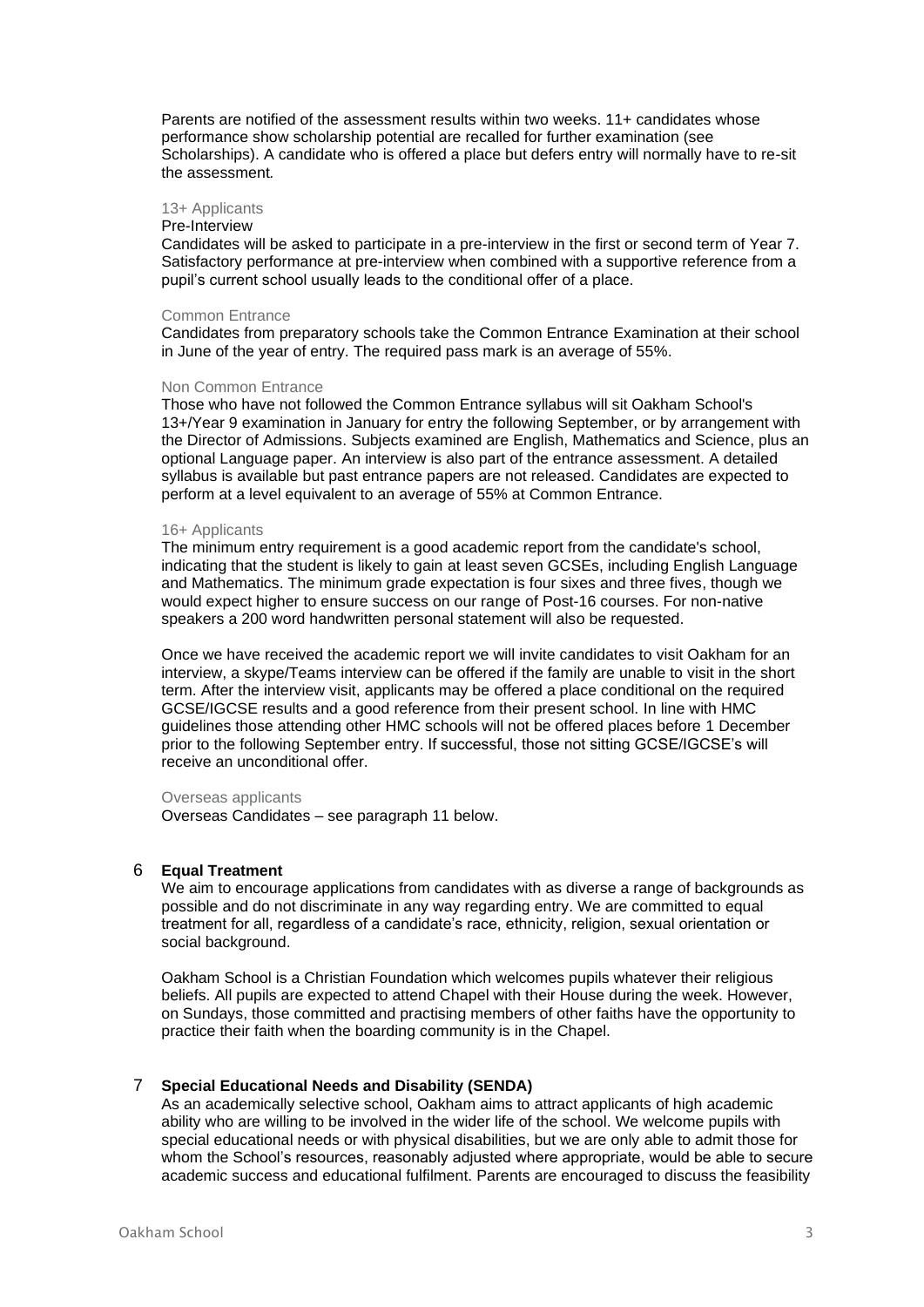of their child attending Oakham with our Director of Admissions. We will ask for an Educational Psychologist's report or a medical report to assist our assessment and to support any request, for example for extra time, or other special arrangements.

## <span id="page-3-0"></span>8 **Siblings**

Whilst we make every effort to accommodate siblings, admission is not automatic, and there may be occasions where we judge that a sibling is likely to thrive better in a different academic environment.

## <span id="page-3-1"></span>9 **Bursaries**

Parents who feel Oakham is beyond their means are invited to enquire about means-tested financial support available through the School's bursary funding scheme. Bursary funding is usually linked to a scholarship, however, occasionally we grant a bursary to a non-scholarship candidate. For further details, ask our Admissions team for our Scholarships and Bursaries booklet.

## <span id="page-3-2"></span>10 **Scholarships, exhibitions and specialist awards**

Our scholarship process aims to identify pupils with outstanding talent, to give them access to an Oakham education regardless of means, and to nurture that talent throughout each scholar's time here. Scholarships reward achievement and potential; each carries a nominal fee reduction of up to 10% of the day fee regardless of pupil status. Awards may be augmented by a bursary subject to means testing.

Details of expectations for each subject, and the application and examination process and timetable are contained in our Scholarships and Bursaries booklet, which may be obtained, together with individual subject guidelines, from our Admissions team.

Scholarships offered: For 11+ entry into the Lower School

- Academic
- **Music**

Candidates must be under the age of 12 on 1 September of the proposed year of entry.

For 13+ entry into the Middle School

- Academic
- All-rounder
- Art
- Design and Technology
- Drama
- **Music**
- **Sport**

Candidates must be under the age of 14 on 1 September of the proposed year of entry.

For 16+ entry into the Sixth Form

- Academic
- Art
- Design and Technology
- Drama
- **Music**
- **Sport**

Candidates must be under the age of 17 on 1 September of the proposed year of entry.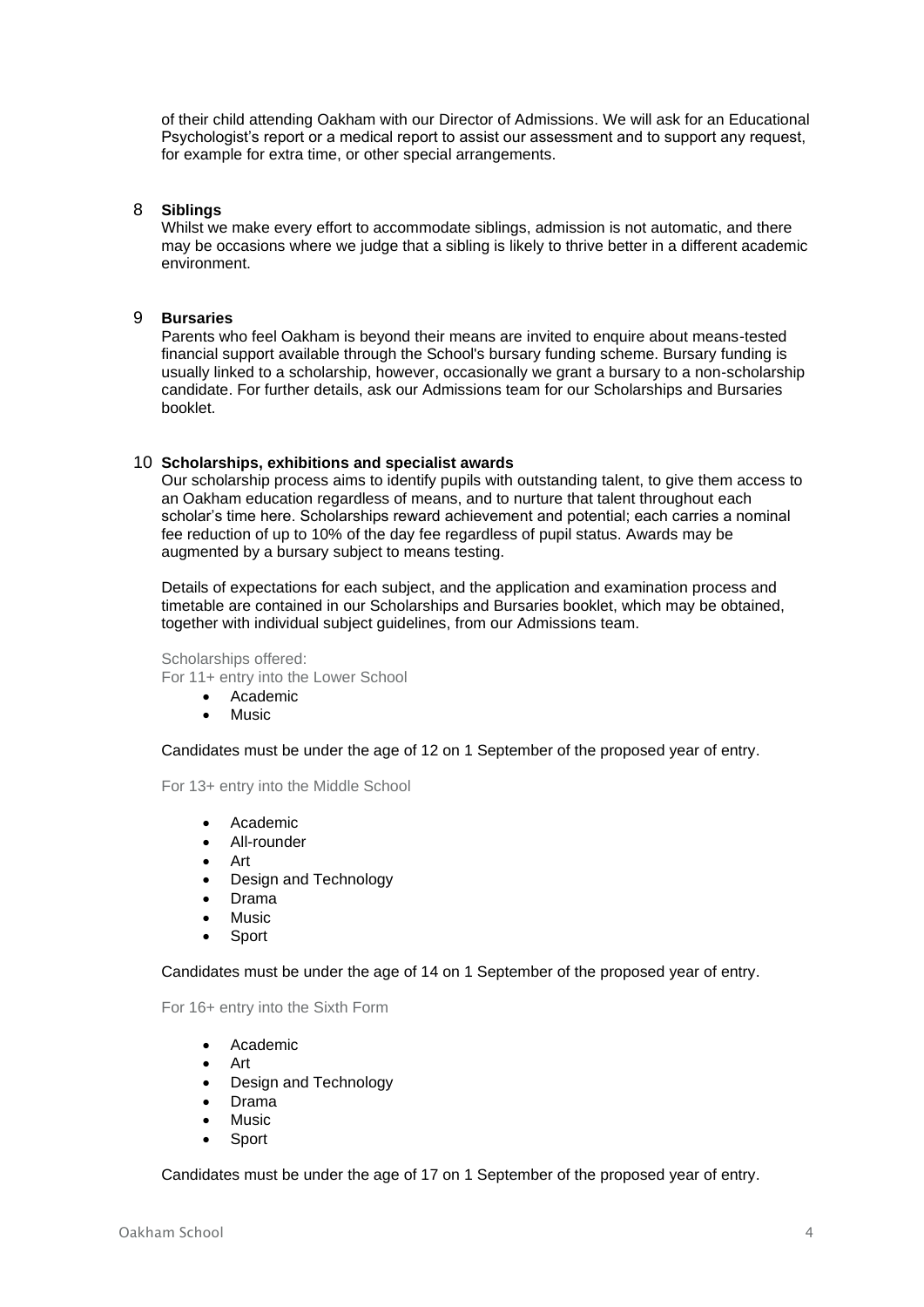## <span id="page-4-0"></span>11 **Overseas Applicants**

It is hoped that candidates will visit Oakham before we confirm the offer of a place. Wherever possible this should be before entrance examinations, but if this is not possible, candidates will need to visit once a conditional place has been offered.

Candidates will generally visit no later than March of the proposed year of entry in order to sit our entrance examinations, have their level of English assessed, and be interviewed. Interviews will include the Head of the Lower, Middle or Upper School (depending on proposed age at entry) or the Head of English as an Additional Language (EAL).

If a candidate is unable to visit the School for the entrance examination, we can usually arrange for them to sit the examinations in their own school, or we may occasionally ask an agent to act for us. Where possible, we can also interview the candidate via Skype/Teams. Candidates whose papers are acceptable may occasionally receive a provisional offer, which will be confirmed once the candidate has visited Oakham.

## English and Modern Foreign Languages

Pupils must be fluent English speakers in order to cope with the academic and social demands of Oakham School. Applicants whose first language is not English will be required to take the Oakham English Language test as part of the assessment process. English language tuition (EAL) can be arranged at the parent's expense although, depending on the pupil's needs, it may be necessary to drop one or more subjects (usually another language) to accommodate this.

Parents should be aware that Modern Foreign Languages are generally taught by Englishspeakers.

### **Guardians**

We require all pupils living overseas to have a guardian in this country who will act *in loco parentis* for them:

- in cases of illness or disciplinary matters
- to whom they may go for half-term exeats and holidays when the pupil is unable to go home
- who is able to deal with their arrival at or departure from airports as necessary

Guardians are always welcome at the School and are encouraged to take as much interest in their wards as they feel able.

#### Visas

Students who do not possess a British passport should consult the Home Office UK Border Agency website www.ukvisas.gov.uk to find out whether a student visa is required, and, if so, how to apply for one in your country of residence. It is the responsibility of parents to obtain, and to renew as necessary, the appropriate student visa before arriving at Oakham. Oakham School holds a licence to sponsor Child Student Visas. Assistance with this process is contained in the first Joining Pack of information which is distributed in March/April before September entry.

The School will assist those pupils who require a Child Student Visa to study in the United Kingdom. Oakham School will request information from parents to generate a CAS (Confirmation of Acceptance of Study) which is required to submit a visa application. The charge for facilitating this process is £250 + VAT.

## <span id="page-4-1"></span>12 **Trustees**

The Chairman of Trustees is Professor Neil Gorman, who can be contacted at Oakham School, Chapel Close, Market Place, Oakham, Rutland LE165 6DT. E-mail [ng@oakham.rutland.sch.uk.](mailto:ng@oakham.rutland.sch.uk) A list of members of the School's Trustee body can be found on the School's website [www.oakham.rutland.sch.uk.](http://www.oakham.rutland.sch.uk/)